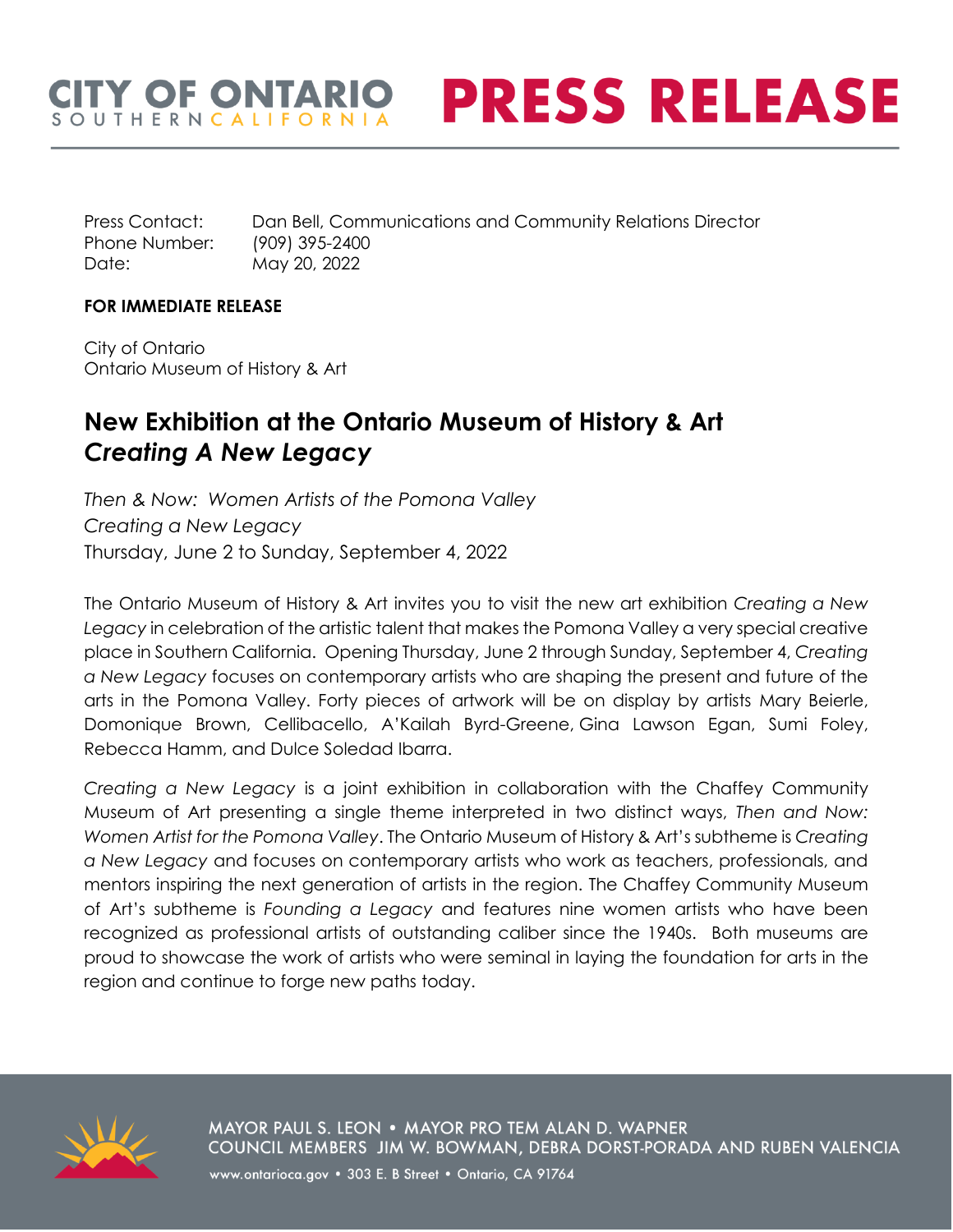## **CITY OF ONTARIO PRESS RELEASE** SOUTHERNCALIFORNI

The Ontario Museum of History & Art selected eight artists for *Creating a New Legacy* that are unique in every way and are driven by different passions and concerns. Domonique Brown's work was fueled by the isolation of the pandemic and celebrates Black Joy, inclusivity, and the empowerment of men and women of color in portraiture. A'Kailah Byrd-Greene's paintings challenge the way Black women are portrayed in American culture. Her work honors Black women through a range of stirring emotions using vibrant complementary colors.

Mary Beierle's use of color and form evokes a meditative state. Her glacial sculptures pay homage to the beauty of vanishing glacial fields in a landscape affected by global warming. Sumi Foley's painterly works, which at first read as studies of nature, call upon memories of her family and friends, literally weaving together pieces of fabric into beautiful tapestries.

Color features prominently in the works of this group of artists as well. Rebecca Hamm's canvases draw their source from the natural world and an improvisational process. Hamm's artworks hold an exuberant energy through unpredictability. Dulce Soledad Ibarra's work is deeply rooted in community, culture, and labor. The *Bolsote series* simultaneously honors Xicanx community and acknowledges systemic inequities in the workforce.

The works on view also present opportunities for exploration. Gina Lawson Egan's ceramic sculptures transport viewers to another realm with figures housed in architectural dwellings and reminiscent of a familiar monomyth journey. Cellibacello's installation is an expression of her need for healthy boundaries as she juggles her artistry, family, and home. She displays her inbetween world with examples of her journals and scrapbooking.

*Creating a New Legacy* is part of *Then & Now: Women Artists of the Pomona Valley*, a collaborative exhibition developed with the Chaffey Community Museum of Art. To learn more visit OntarioMuseum.org or call (909) 395-2510.

#### **Exhibit Related Programs**

**Community Reception:** *Then & Now: The Legacy of Women Artists in the Pomona Valley* **Exhibitions**

#### **Saturday, June 11, 2022 at 4 PM - 7 PM S. Lemon Ave & E. Emporia St**

Celebrate the artists from the *Then & Now: The Legacy of Women Artists in the Pomona Valley*  exhibition at the Ontario Museum of History & Art and the Chaffey Community Museum of Art. While conversing with artists and art enthusiasts, enjoy light refreshments, and art-making activities inspired by the exhibit.



MAYOR PAUL S. LEON . MAYOR PRO TEM ALAN D. WAPNER COUNCIL MEMBERS JIM W. BOWMAN, DEBRA DORST-PORADA AND RUBEN VALENCIA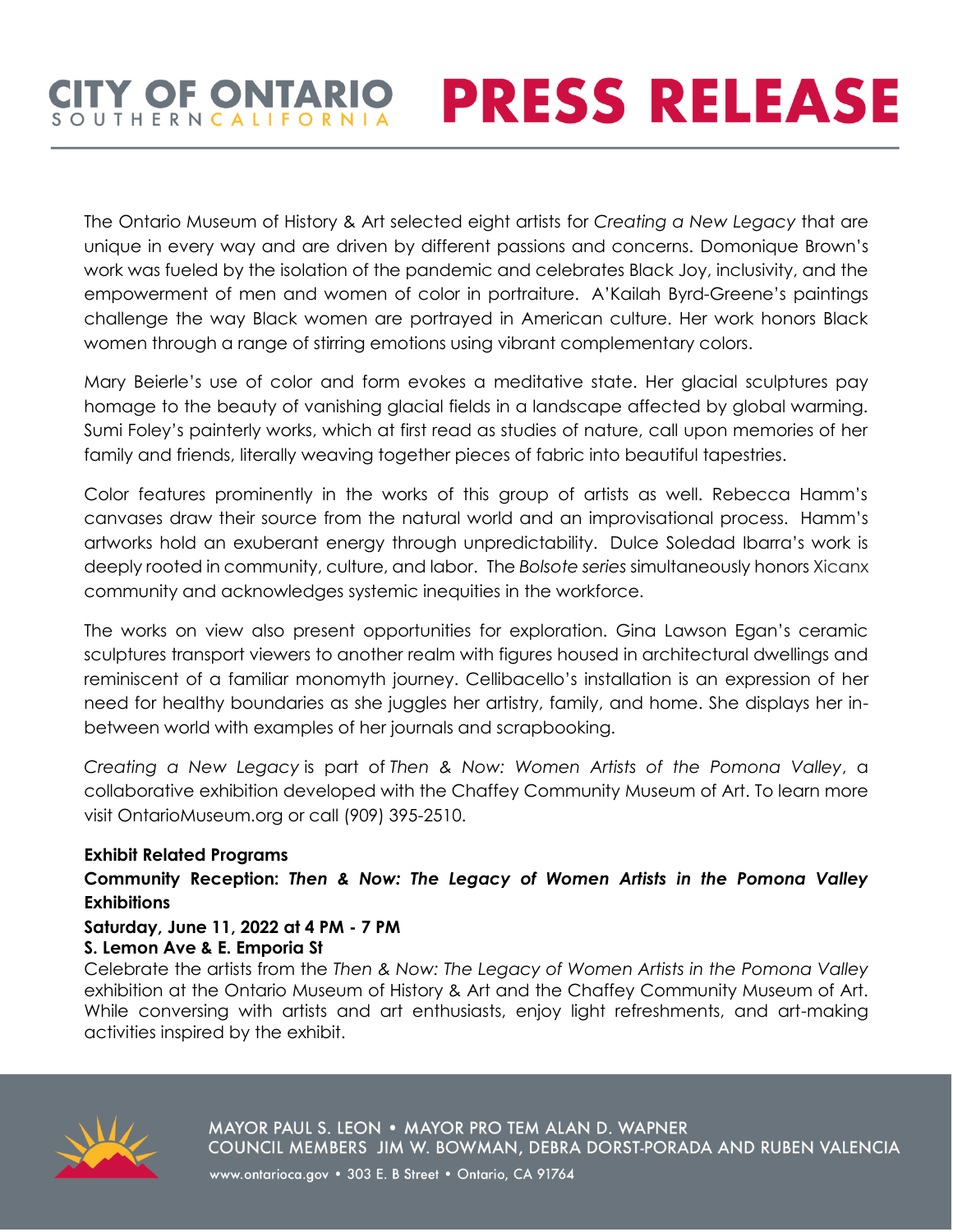### **CITY OF ONTARIO PRESS RELEASE** SOUTHERNCALIFORNI

#### **Artist Talk:** *Creating a New Legacy* **Thursday, July 28, 2022 at 6 PM - 7:30 PM Museum Historic Council Chambers**

The Ontario Museum of History & Art is opening its historic council chambers for an evening conversation with the artists from *Creating a New Legacy*. The moderated discussion will explore the challenges and the successes in the artists' professional careers and art practice. Light refreshments will be provided. Reservations are required.

*Participating Artists:* Sumi Foley, Domonique Brown, Rebecca Hamm, Mary Beierle, Cellibacello.

*Moderator:* Wendy Slatkin, an art historian with over 30 years of teaching experience, at the college level. She has expertise in all time periods of western art history, from antiquity to the modern age, with a special interest in women artists. Professor Slatkin has published scholarly articles, in peer reviewed publications, and is the author of *Women Artists in History* (2019, 5th edition) and *In Her Own Words* (2011).

#### **Art Cart Takeover:** *Creating a New Legacy* **Friday – Sunday, July 22-24, 2022 at 12 PM – 4 PM Museum Hallway**

Join us for an Art Cart activity inspired by Cellibacello, who is one of the artists in the *Creating a New Legacy* exhibit. During this drop-in program, participants will use upcycled paper materials like magazines, junk mail and other supplies provided by the museum to make their very own collage journal. Cellibacello will be hosting an artist demo on Saturday, July 23, 2022 from 12 PM – 4 PM. Reservations are required.

#### **Popcorn Chat: Film Night at the Museum Thursday, August 11, 2022 at 6 PM – 7:30 PM Museum Historic Council Chambers**

Grab some popcorn, dress in comfy clothes and join us for a film night! Watch a film by Lynn Hershman Leeson !WOMEN ART REVOLUTION (!W.A.R.) that looks at stories of resilience, inspires feminist social movements in the late 20<sup>th</sup> century and sheds light on artists and creatives who fight for gender equality. We'll popcorn chat about the film and make connections with *Creating a New Legacy* exhibit. Reservations are required.

#### **Art Cart Activity: Sketch in the Galleries Friday – Sunday, August 12-14, 2022 at 12 PM – 4 PM Museum Hallway**



MAYOR PAUL S. LEON . MAYOR PRO TEM ALAN D. WAPNER COUNCIL MEMBERS JIM W. BOWMAN, DEBRA DORST-PORADA AND RUBEN VALENCIA